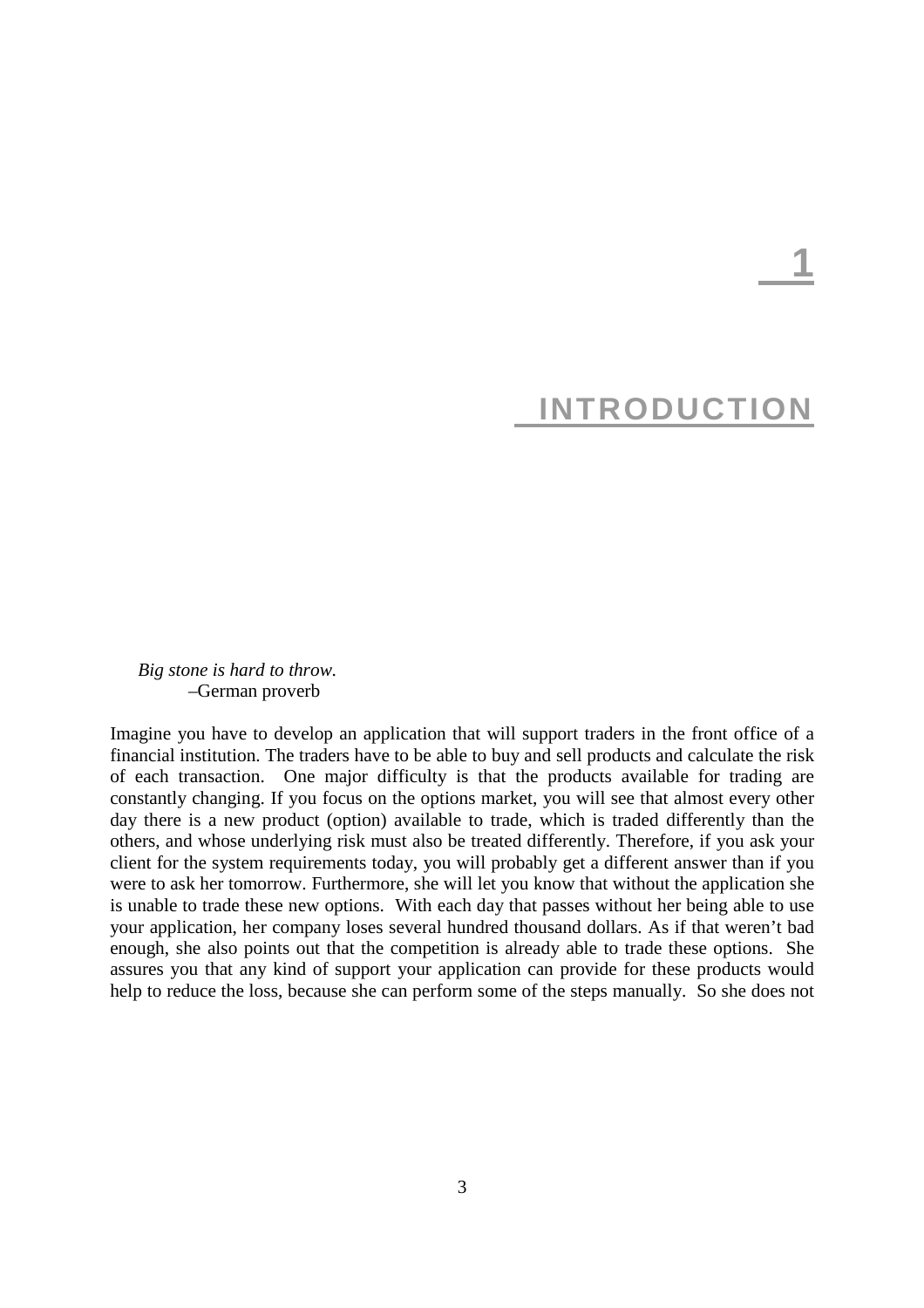#### AGILE SOFTWARE DEVELOPMENT IN THE LARGE

insist on having full trading support for the new products, although it would definitely be a plus.

A similar situation could occur in the telecommunications sector, or in any domain with a focus on e-business. The big difference between these more modern applications and more traditional applications is that the modern ones must be available in the market quickly. Otherwise, the application could already be obsolete by the time it is first used, or the company might be run out of business. Sometimes it is more important to serve the customer's *basic* needs *quickly,* than to fulfill *all* her requirements *later,* which might end up being too late.

Heavy-weight processes of the 1980's and 1990's have difficulties dealing with these new requirements. They have instead occasionally been successful in domains with *stable* requirements. In these domains, everything can be formalized, and a detailed plan can be set up at the very beginning. Furthermore, every project can "blindly" follow this plan without needing to worry about updating or modifying it. Examples of this are defense projects, or projects from the airline or nuclear power plant industries. As well as stable requirements, these projects often seem to have limitless cost and time budgets. Because of this, it is more important to fulfill *all* the requirements than to deliver a subset of them on time and in budget. However, this objective is also changing in these domains. For instance, in the defense sector processes that support changing requirements are becoming increasingly important.

Agile processes promise to react flexibly to these continuously changing requirements. That is why agile processes are currently treated as a panacea for successful software development. However, agile processes are almost always recommended for small projects and small teams only—bad news for those large teams that have to deal with speedy changes of the requirements.

That is the reason why this book deals with agile processes in large projects. But before we discuss this topic in detail, I would like to further define the focus and the target audience of this book. At first it is necessary to explain the terms *large*, *agile* and *agile process* and the context in which they are used.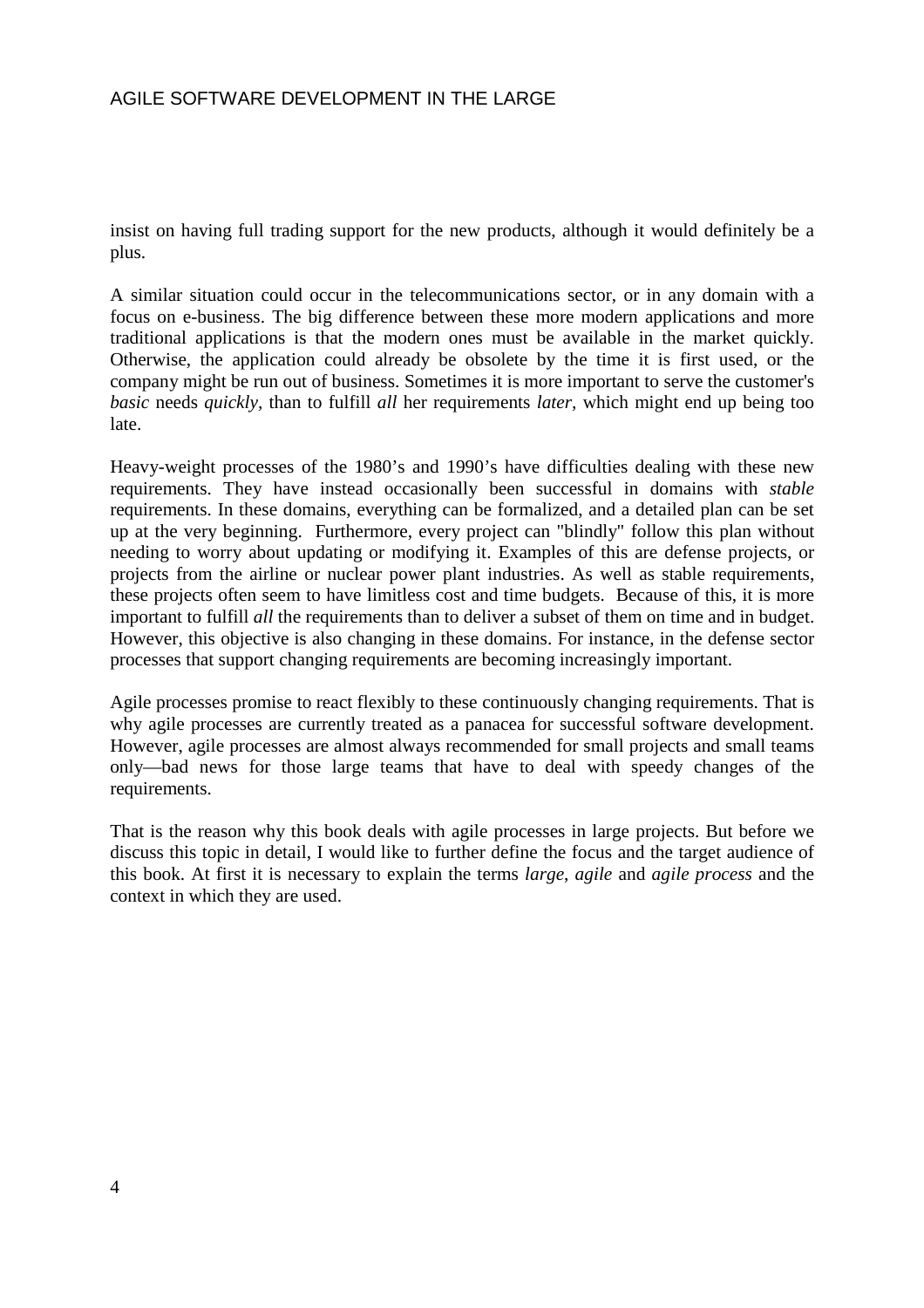# **Questioning Scaling Agile Processes**

Software engineers tend to question the feasibility of agile software development in the large, not only because most agile processes claim to work mainly for small teams, but also because most projects that fail are really large ones. The reason most (large) projects fail is a lack of communication: among teammates, between team and manager, between team and customer, and so on. Communication is one of the focal points of agile processes. But can effective communication ever be established successfully for large teams? The popular opinion is that it can't; leading to the idea that if you have a hundred people on a development team, get rid of at least eighty of them and keep the top twenty or (preferably) fewer, and the chances for project success will rise significantly.

However, you can't generally avoid large projects. Sometimes you will face constraints that force you to run a large project with a large team. For instance there are projects, which have such a large scope that it is not possible to realize it with a small team in the defined timeframe.

If you want to take advantage of agile processes, several questions arise: Are agile processes able to scale, that is can they be amplified in order to support large projects? And, moreover, are they able to support large projects? And what kind of problems occur when an enterprise decides to use an agile process for a large, perhaps even mission-critical, project? This book tries to answer these and many questions relating to agile software development. But, before we go into more detail, I should better clarify what I mean by *large* projects.

#### **Examining Largeness**

In my experience, I have found that a project can be considered large in many dimensions. For example money, scope, the amount of people involved and the risks can be large. These different "dimensions" of largeness are mostly interrelated. Some dimensions exist as a firstorder consequence of the requirements and constraints. Others are derived from these firstorder dimensions.

The individual dimensions of largeness and their interrelations are defined as follows:

• **Scope** – Scope is a first-order dimension of largeness, created by the amount and complexity of the requirements. If a project is large in scope, you can either address that issue by allowing a large timeframe, making the project large in the sense of the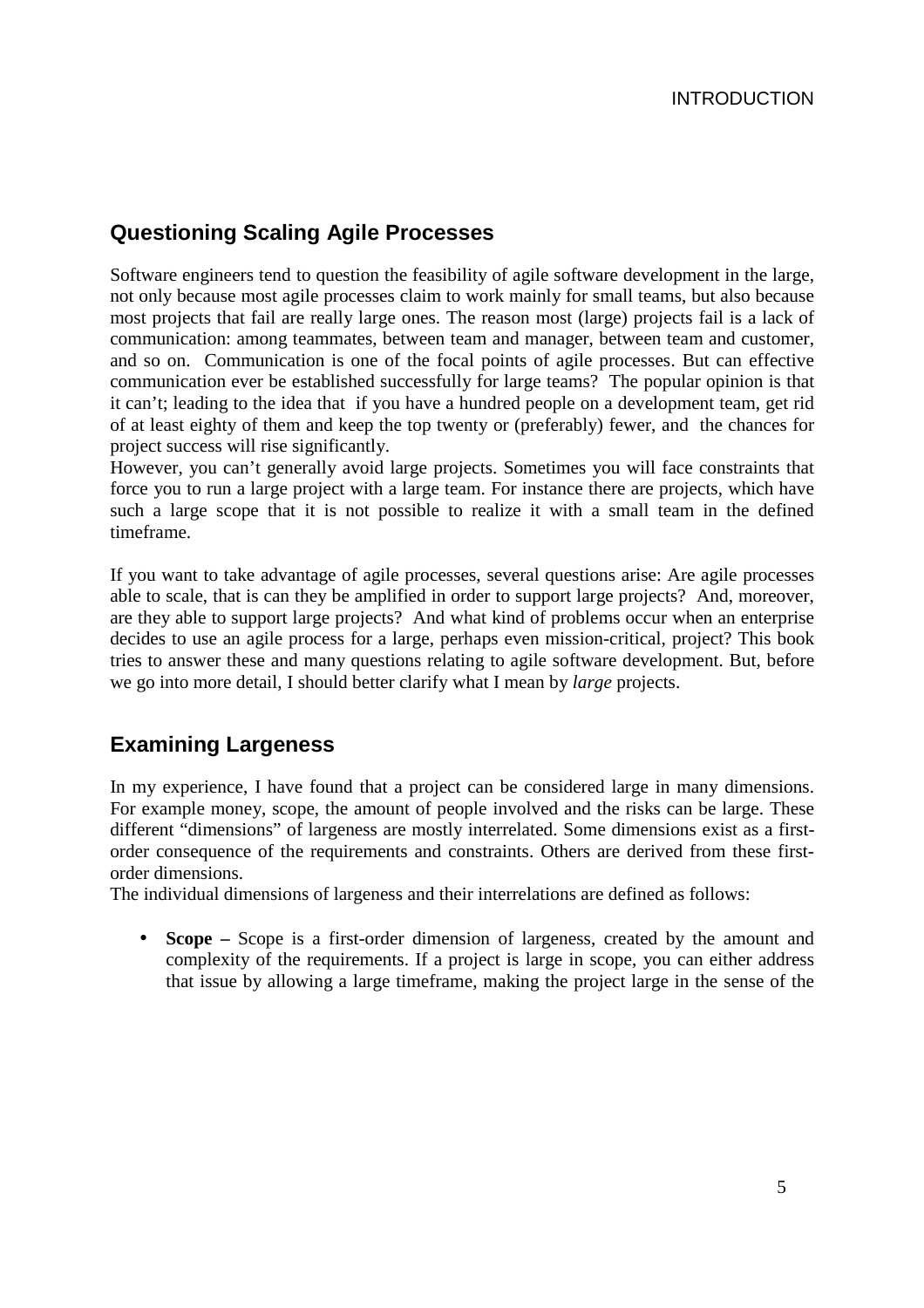time it requires. The other possibility would be to allocate a large staff to the project. Consequently the dimension scope influences the dimensions time and people.

- **Time** Time is rarely considered a first-order dimension in software development. I mean, I have never encountered a company that decided to work on a project over 20 years, just to kill time. So this is never the reason for starting a project. However, it is typically a dimension that follows another dimension. For example, if the risk of the project is high, because you have a number of unskilled people on your staff, you will need to have them trained, which will take time. Some projects can even go on for ever, because nobody has the courage to cancel them.
- **Money** Money is also typically a second-order dimension. This means high costs are always a consequence of the growths of some other dimensions. At least, I have never seen a project that was started just because there was a lot of spare cash lying around. On the other hand, I have seen a lot of projects waste enormous amounts of money without batting an eye. But this was always a consequence of one of the other dimensions. For example, a large team could cost a lot of money, but the question of whether it is necessary to have such a large team is rarely raised.
- **People –** This is a different matter. The amount of project members is usually a firstorder dimension. It is possible for the size of a project's staff to be a side effect of the scope of the project. However, sometimes projects are staffed with a lot of people—in the worst case, right from the beginning—mainly to show the importance of the project, or of the project management. The amount of project members is not related to the amount of developers only, but also for example to the amount of customers. The more customers are involved in the project, the higher the risk of contradictory requirements.
- **Risk –** Risk is a much more complicated dimension because it can refer to almost anything. For example, team size can be a risk, but focusing on a hot technology also carries a big risk and is often followed by having to spend money to train the staff, among other things. However, risk is typically a second-order dimension.

Therefore, the two initial reasons for scaling a project are scope and people. You can definitely run a large-scope project with a small team. But large-scope projects are almost always developed by a large team—especially in large companies.

Typically, if a project is large in terms of people, all its other dimensions are probably just as large. For example, you will hardly ever find a large team working on a project with a narrow scope, a schedule of only three months, or a budget of only a few hundred thousand dollars.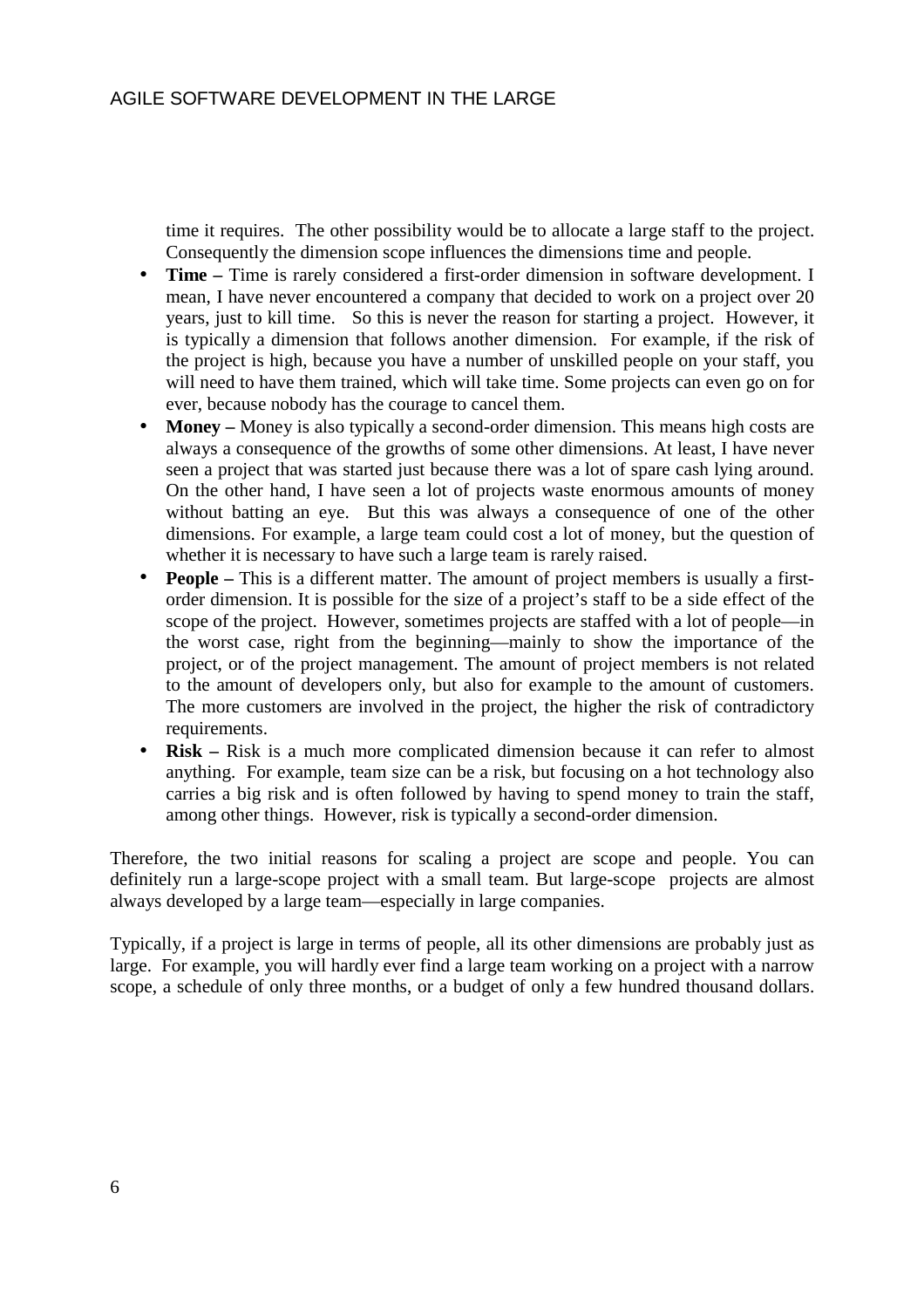The project itself might not carry any extraordinary risk, but scaling all the project's dimensions implies a risk of its own. For instance, if a lot of money is involved, there is a high risk that a lot of money will be lost. Or, if the timeframe is extremely large, the risk that the project will never be finished at all increases.

In this book, I focus on projects with large teams. However, due to the fact that large teams usually scale also the dimensions scope, time, money and risk all these other dimensions will not be ignored.

# **Raising Large Issues**

Of course, *large* is no well-defined magnitude, and neither is the largeness of a team. Will a team considered to be large if it contains 2, 10, 100, 1000 or even more people? And what impact does every additional order of magnitude to the staff number have on the process? For example, let's look at its influence on communication:

- **2 people and more:** If a project is developed by only one person, that person has (hopefully) the big picture of the project in mind. He or she knows the whole system in terms of code and design. As soon as another person is added to the project, these two people will have to communicate with each other. Communication is the only thing that will enable both developers to understand what is going on and to further coordinate their efforts. For example, it would be annoying if they were to both work on the same programming task unknowingly, only to find out once they began to integrate the code.
- **10 people or more:** With teams of this size, you have to start coordinating members' efforts and their communication. You have to explicitly establish communication channels in order to discuss topics with the whole group.
- **100 people or more:** Even if you have an open-plan office available, teams of this size will not fit in a single room. Therefore, across the entire team, you have to strategically foster the "natural" communication, that would take place inside a single room.
- **1000 people or more:** Chances are high that this team will not only be distributed over several rooms, but also over several buildings, perhaps over several different locations. Consequently, the people on the team are unlikely to know all their teammates.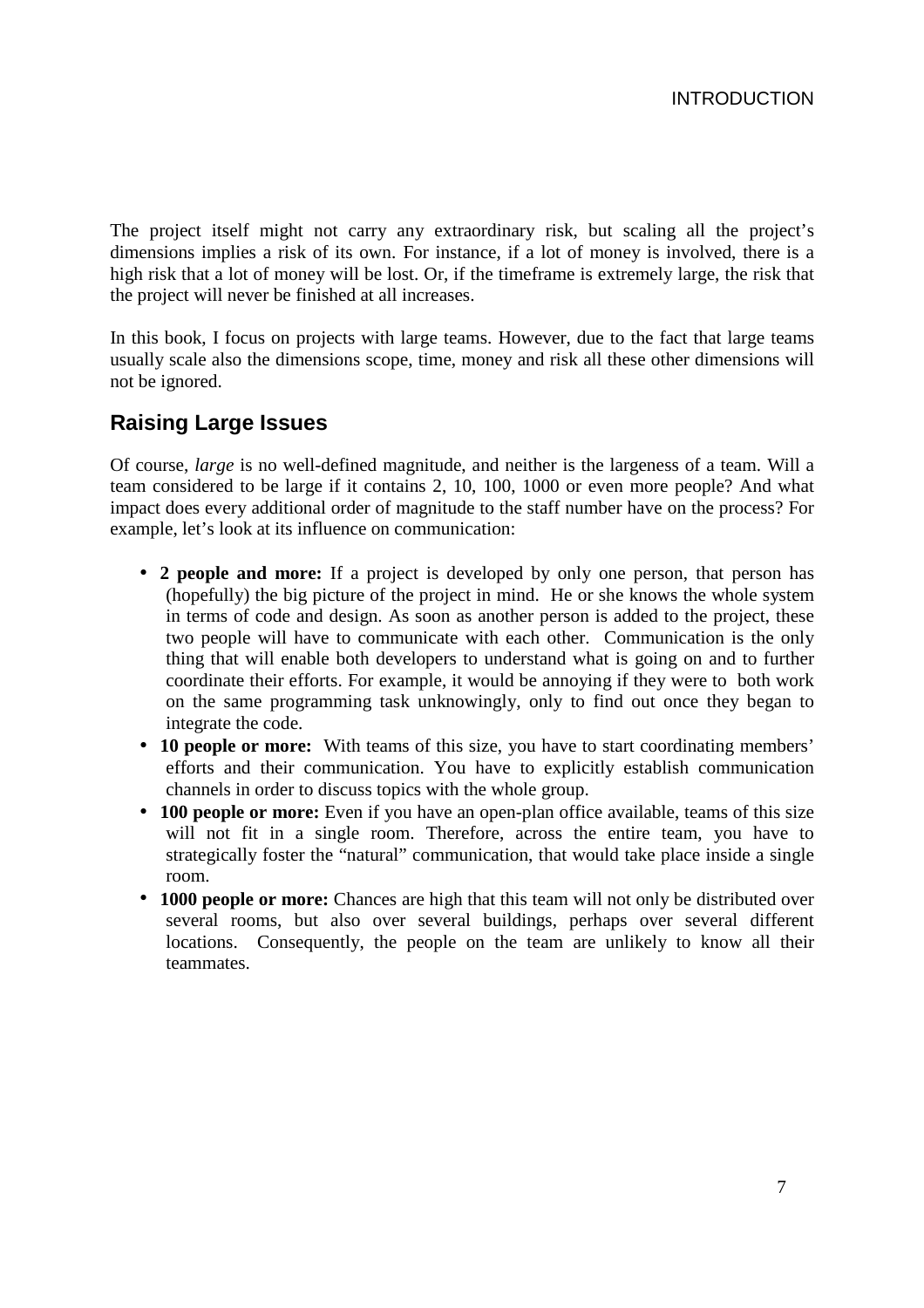This example shows not only that large is relative, but also that scaling can lead to different consequences.

#### **Specifying the Projects in Focus**

This book is based on my experience with projects with teams ranging in size from one person to 200 people. I learned a lot about scaling agile processes while working with these different-sized teams. In my experience, you will recognize already significant consequences with a team of twenty or more. So, although this book deals mainly with issues faced by teams with over a hundred members, those projects with even more than ten people will also benefit from this book, especially if they are embedded in a large organization. Due to the lack or my own experience I do not examine the special aspects of teams with 1,000 people or more. However I assume that also in these circumstances exist issues and challenges , which are addressed by this book. This book helps to understand the agile value system and shows a way how to preserve these values even with large projects. This clarifies also the difference between the agile value system and its realization in a specific process, like for example *Extreme Programming*.

My experience was mainly with co-located teams that outsourced only minor parts of their development effort. This means that dispersed development is not a focal topic of this book, although it is discussed in Sections 4.3 and 6.9.2.

The projects I worked on were varied in their nature. I worked with teams in the financial sector, the automobile industry, telecommunications, and the software industry.

Of course I exchanged my experiences with a lot of other people, most of whom had similar experiences to mine, in terms of the largest teams we had worked with. Some of them have experience with teams of 350 people and still encountered similar challenges.

Therefore, all those issues and suggestions pointed out in this book are based on experiences with large teams and large projects—either my own or those of colleagues of mine.

#### **Detecting the Agile Method for Scaling**

This book neither presents agile processes in general, nor does it present any agile methodology in particular. (However at the beginning of the next chapter, I provide a very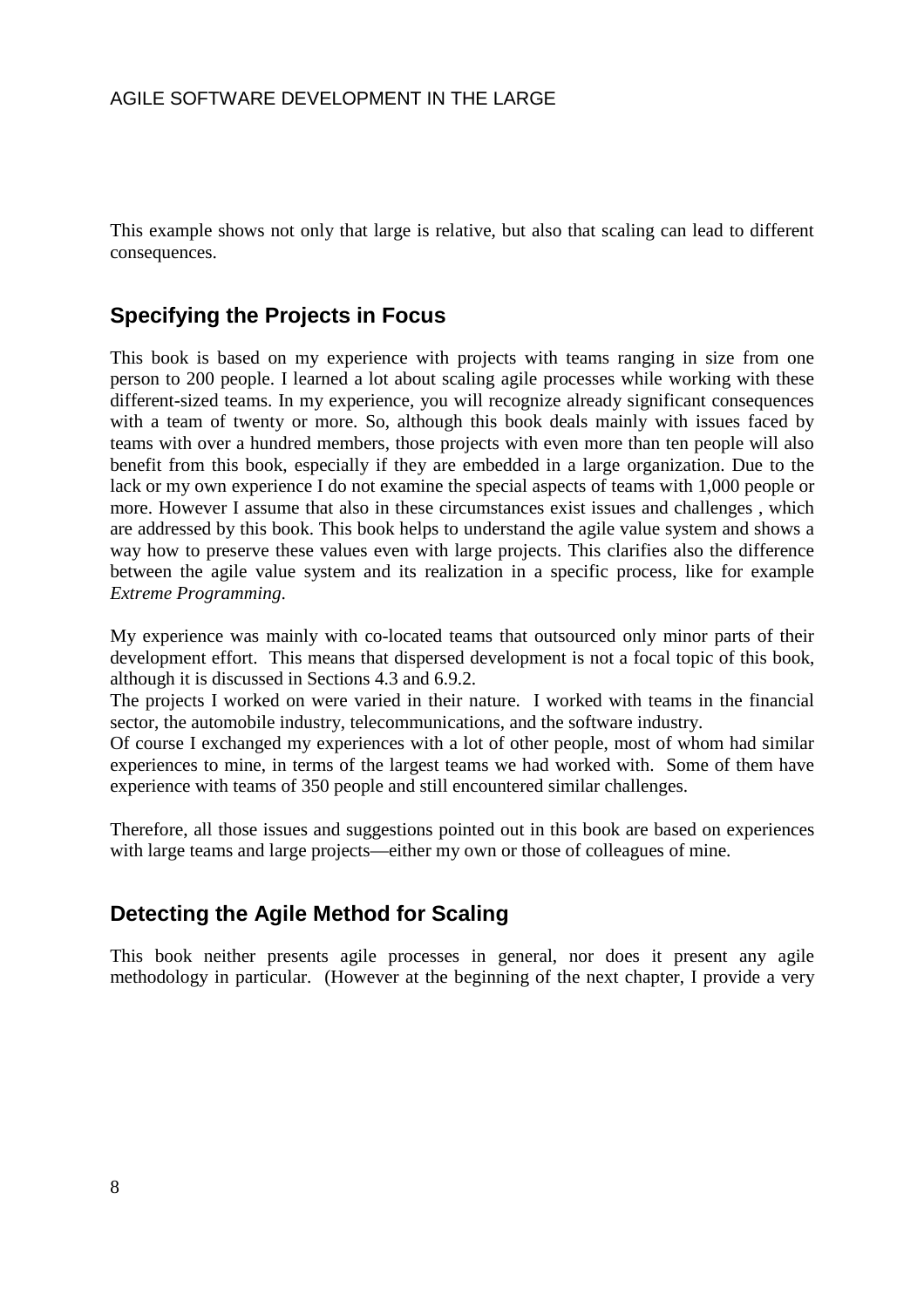brief introduction to the fundamentals of agile processes.<sup>1</sup>) So, although you might, for example, detect some techniques that remind you of Extreme Programming, neither the title nor the focus of this book is *Scaling Extreme Programming*. But still, it is possible to scale some of the practices of Extreme Programming, so they are therefore beneficial to large teams. And, in parallel, they support the underlying value system of agile processes.

As we shall discuss later (see Section 3) a large team is typically split into many smaller teams. Because a lot has been said already about agile processes in small teams, I do not focus on the processes these subteams are using. Instead, I concentrate on the process that brings them all together and enables them—despite the large number of people— to work together agilely. Therefore, rather than focus on every aspect of agile processes, I concentrate only on those that work differently in large projects developed by large teams.

The problem is that processes, also agile processes, do not scale linearly because, depending on the "jump" in size, completely new difficulties might occur with the increased team size. The differences are rooted in the fact that some parts of the process cannot be done well by large teams, and require a specific treatment. Other differences are the problems that arise solely in large teams, such as communication, as we have seen before.

Thus, instead of scaling a particular agile method, this book presents best practices that allow us to scale up the agile principles by respecting the agile value system.

# **Identifying the Reader**

The book is aimed at *change agents:* the people who want to create and establish an agile process despite the difficulties of a large team. Change agents in small projects in a non-agile environment will also benefit from the practices presented in some of the chapters—Chapter 6, "Agilitiy and the Company"*,* in particular. I assume that the change agent already has some familiarity with agile processes in general or with a particular process (Extreme Programming, for example). Moreover, this book will be definitely of interest for people, who:

<sup>&</sup>lt;sup>1</sup> If you are looking for in-depth information about agile processes, I suggest you read Alistair Cockburn's *Agile Software Development* first. Alistair Cockburn, *Agile Software Development.* (Reading, Mass.: Addison Wesley, 2002).